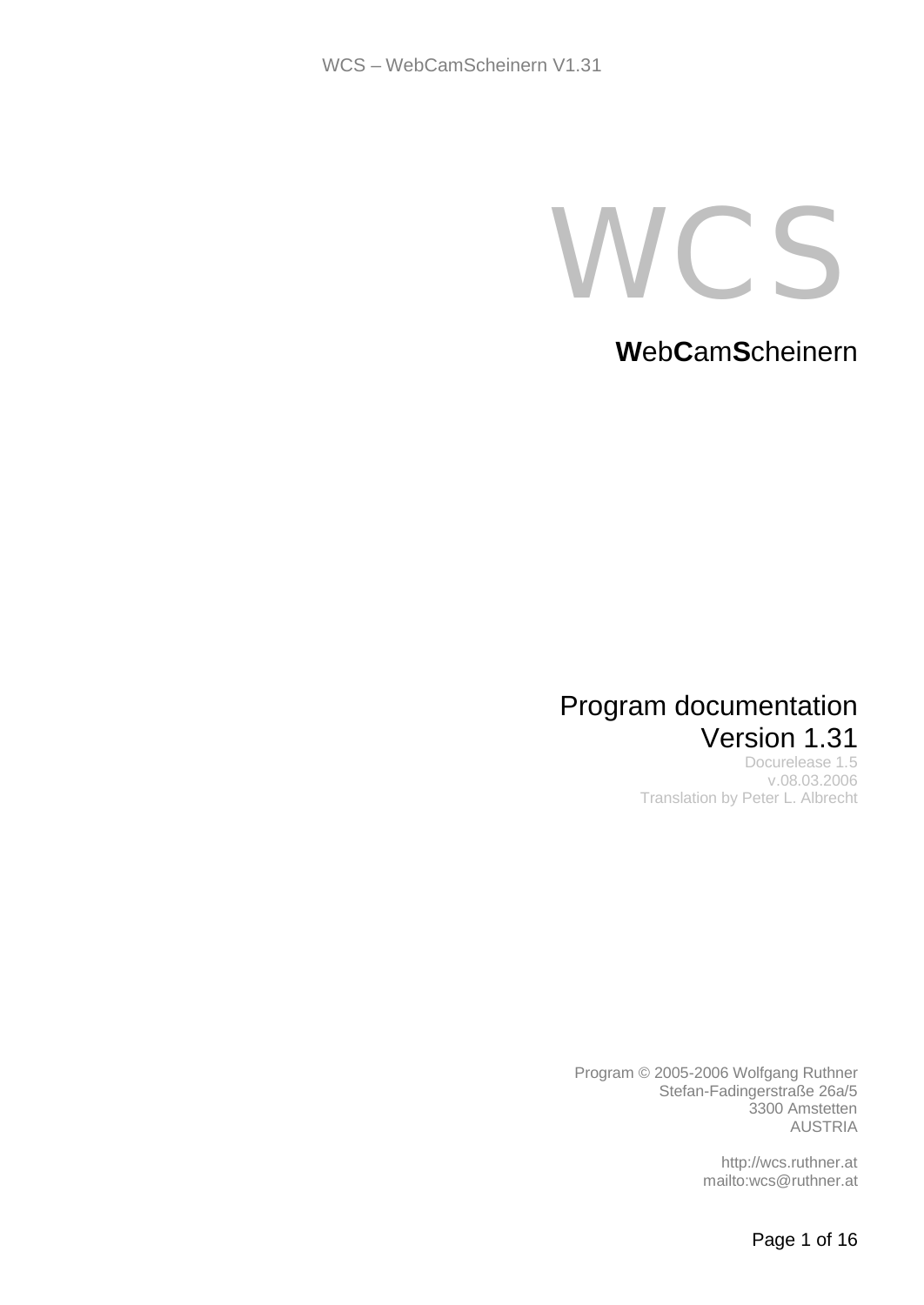# **Contents**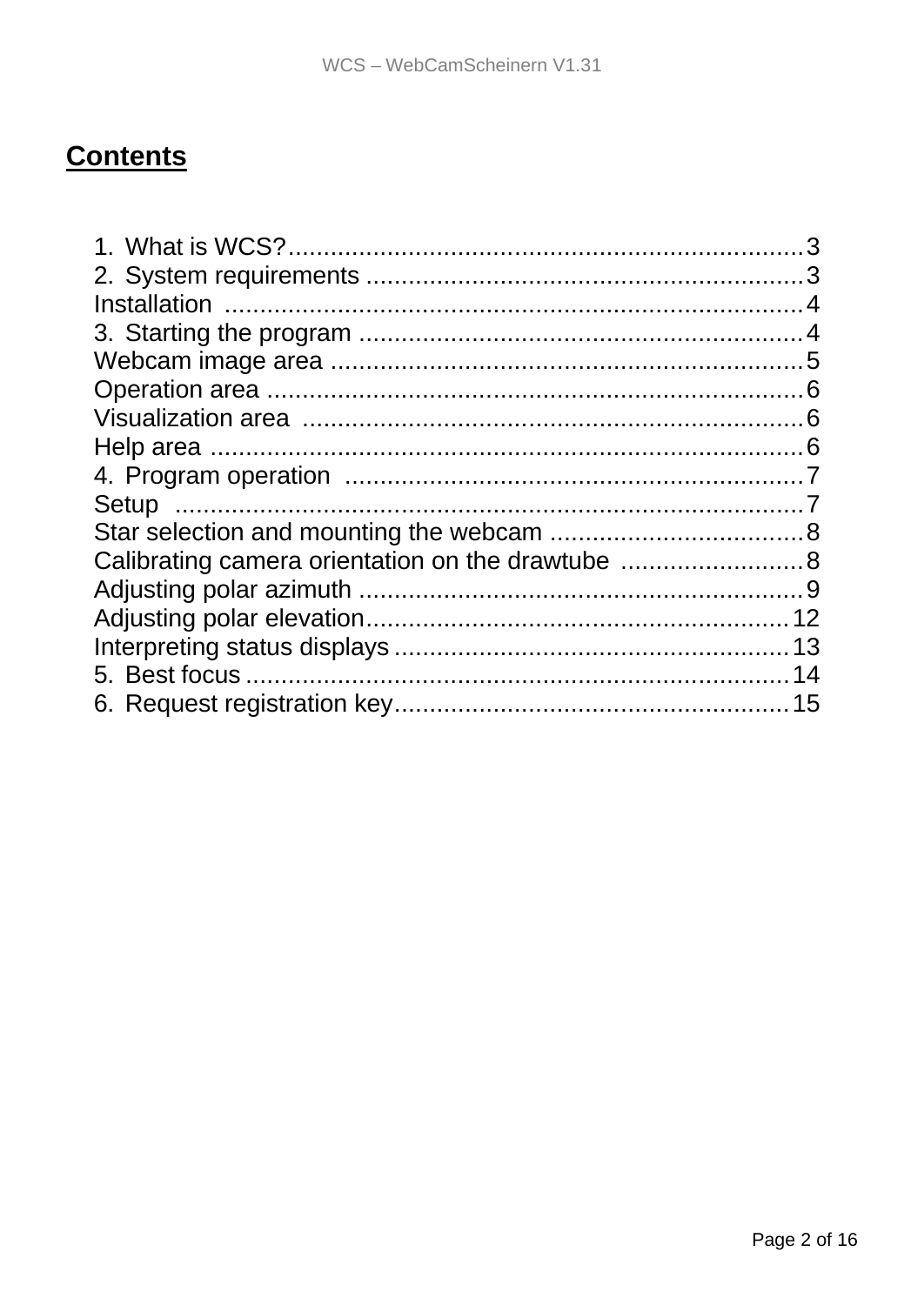# 1. What is WCS?

The abbreviation WCS stands for **W**eb**C**am**S**cheinern. The German verb "scheinern" refers to a telescope polar alignment method devised by astronomer Julius Scheiner (1858 – 1913), commonly known as "drift alignment." WCS employs a webcam to assist in drift alignment of a polar-mounted telescope. Additional information on the general principles of drift alignment may be found on the Internet, for example

http://andysshotglass.com/DriftAlignment.html http://members.aol.com/kewtasheck/drift.html http://members.aol.com/\_ht\_a/ccdastro/drift-align.htm

or in German at http://www.astronomie.de/technik/montierung/scheiner.htm

In astrophotography, to obtain clean images with round, small stars, it is vital that the polar or "right ascension" (RA) axis be pointed precisely at the celestial pole, in other words, oriented exactly parallel to the Earth's axis of rotation. If this is not the case, over time rotation of the Earth and the resulting apparent rotation of stars in the sky will result in displacement of stars in the telescope field of view. Long-exposure imaging becomes impossible; the images show trailed stars.

WCS serves as an aid to optimal adjustment of equatorial telescope mounts. Using WCS, errors in polar azimuth and polar elevation can be adjusted very quickly, even if Polaris is not visible (e.g. obstructing trees, buildings, or if observing in the southern hemisphere). The principle is to measure star drift of an inaccurately aligned mount with the aid of a webcam, and then calculate the amount of polar axis misalignment. For portable observing, repeated alignment at every new observing site becomes a burdensome chore. With the help of this program, the time consumed by the drift alignment procedure may be reduced to a minimum. There is no need to use expensive "astrometric" eyepieces. The program immediately displays, on the computer screen, the necessary correction. There is no need to experiment with unreliable counting of turns of adjustment screws, as may be required by other programs.

## 2. System requirements

WCS requires installation of the Microsoft .NET Framework, Version 1.1 or higher. If this is not already installed on the computer, it may be downloaded free of charge from Microsoft®. In addition, it requires a sensitive webcam with a video resolution of 640 x 480 pixels (e.g. Philips ToUcam Pro or Meade LPI).

Also required are a computer with an AMD or Intel processor, 400 MHz or faster, at least 196 MB of system memory, Windows 2000 or Windows XP.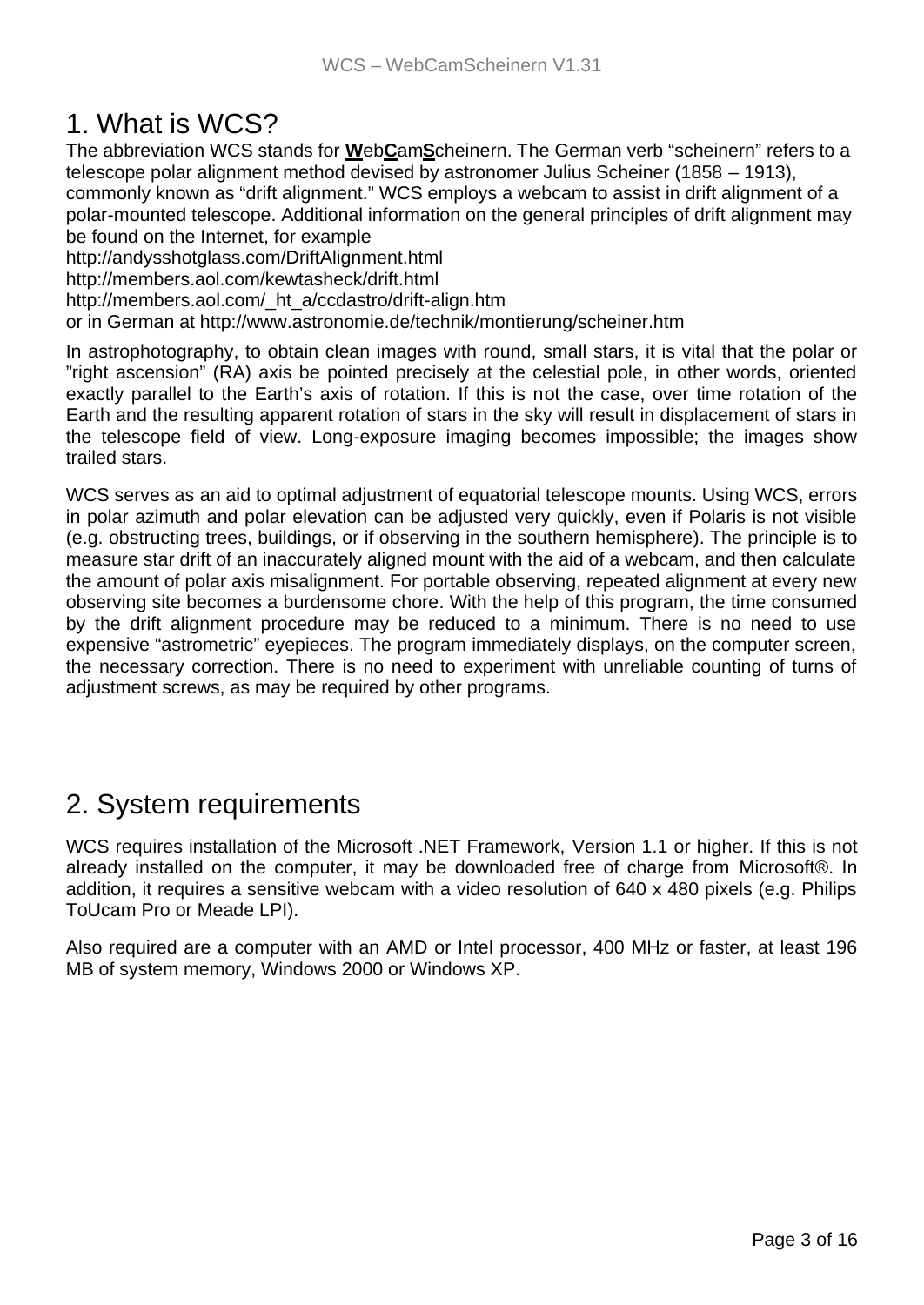# 2.1. Installation

Decompress the content of the WCS\_131en.ZIP File into a new directory of your choice.

The following files will be unzipped:

| WCS.exe              | The executable file                           |
|----------------------|-----------------------------------------------|
| Language.txt         | The standard language file (initially German) |
| Language-EN.txt      | English language file                         |
| Language-ITA.txt     | Italian language file                         |
| Language-DE.txt      | Copy of the standard language file (German)   |
| Language-NL.txt      | Dutch language file                           |
| Language-ES.txt      | Spanish language file                         |
| C1.Win.C1Chart.dll   | DLL program file                              |
| C1.Win.C1Chart3D.dll | DLL program file                              |
| C1.Common.dll        | DLL program file                              |
| Dokumentation-EN.pdf | This document                                 |
| <b>WCS</b>           | Program links                                 |

If you don't need the other language files, you can delete them. Necessary for program operation are WCS.exe, Language.txt, and the three DLL files. By copying a different language file (for example, delete the original Language.txt and then copy or rename Language-EN.txt to Language.txt), you may operate the program in the language of your choice. By right-clicking on the program name (WCS.exe), you can set up a shortcut to the program in any folder of your choice, or create a desktop shortcut, to easily start the program. Alternatively, you can start it by double clicking the WSC icon in the program folder.

### 3. Starting the program

The application is started by double clicking the WCS icon.

Until unlocked with a registration key, the program starts with the following message:



Details on unlocking the program may be found in the section **"Request registration key."**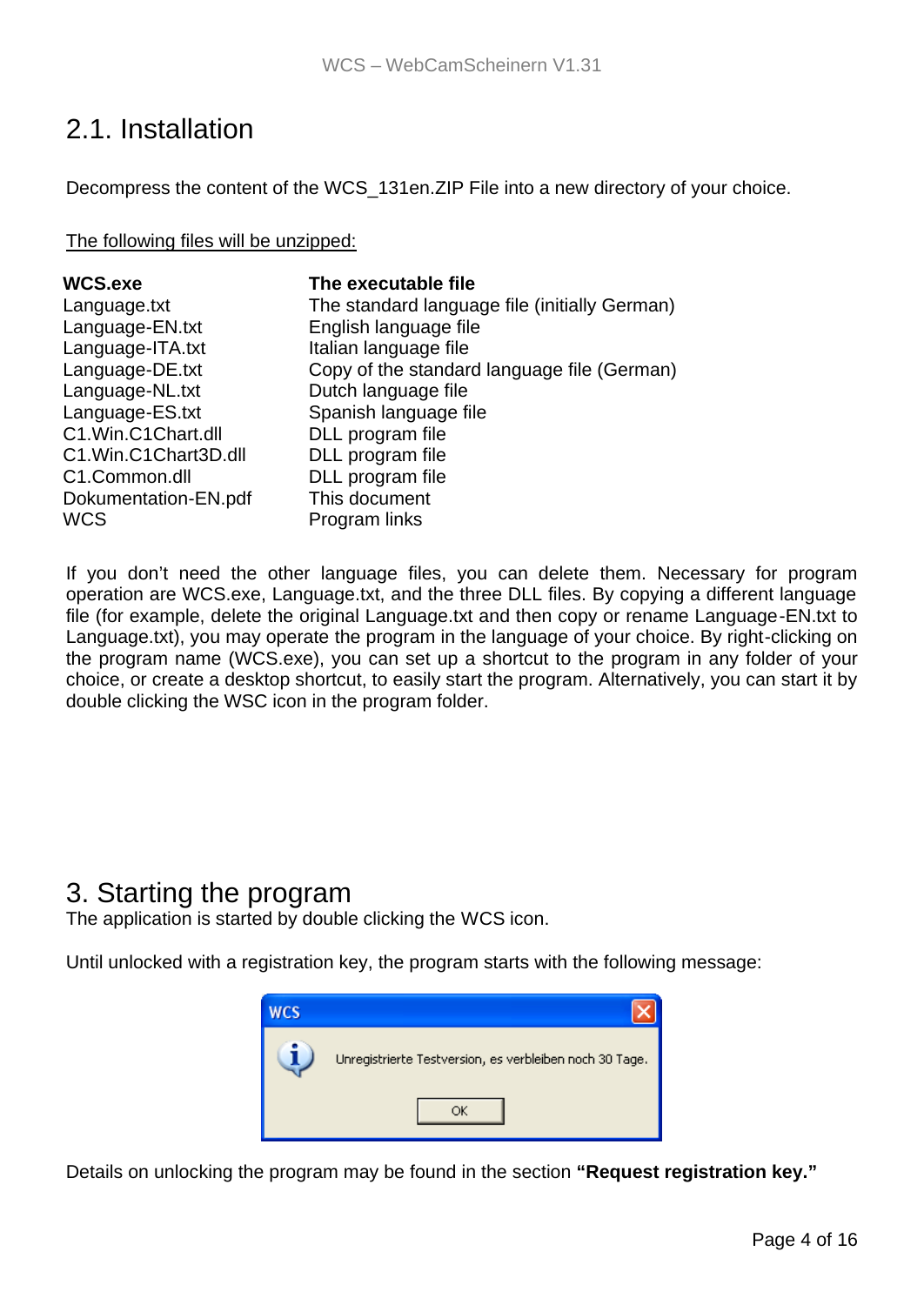

#### Click on "OK" to launch the program. The following window will open:

The user interface consists of four sections: Operation, Webcam image, Visualization, and Help.

### **3.1. The Webcam image section:**

This section displays the webcam 640x480 image.

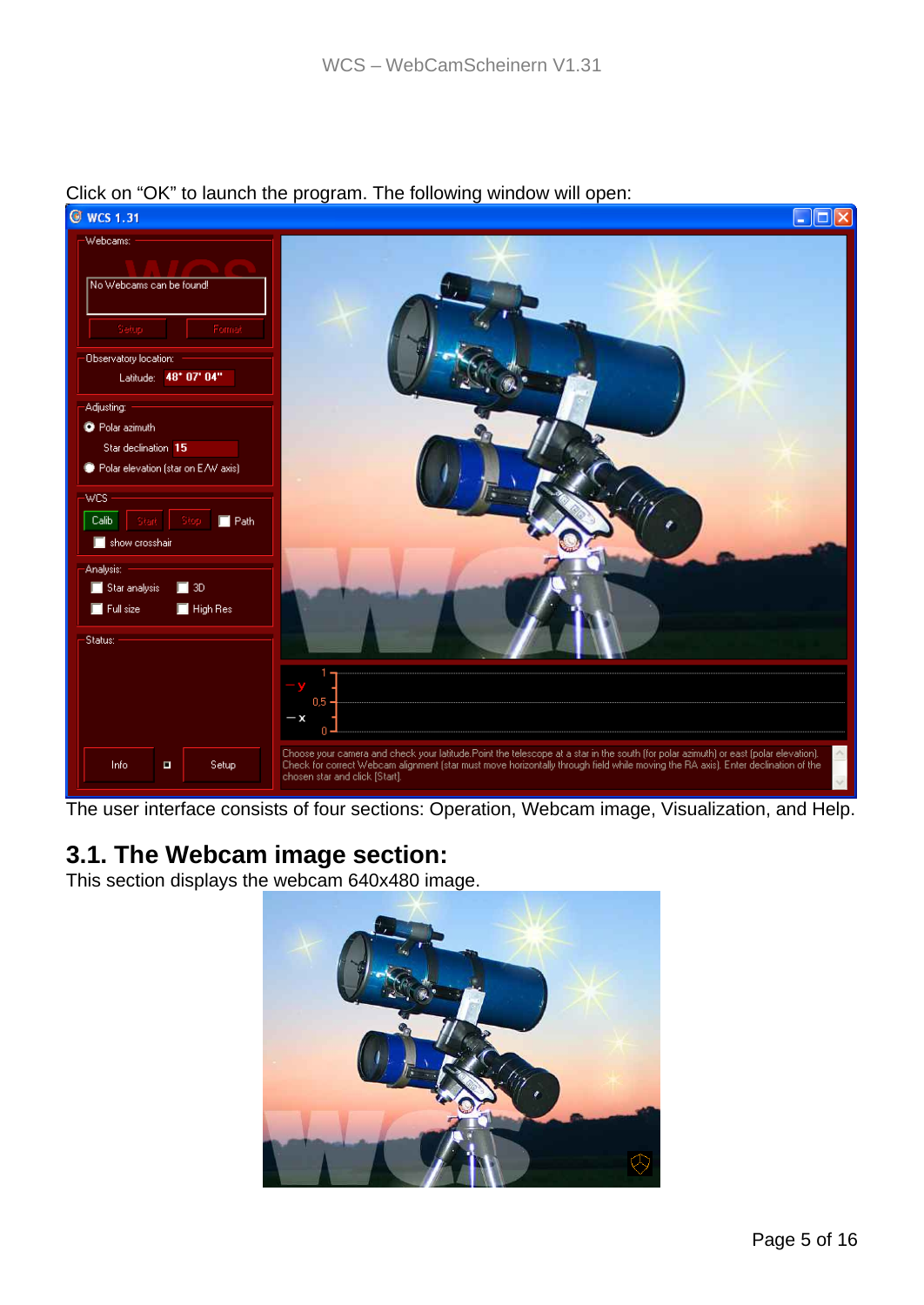| Webcams:                                            |  |  |
|-----------------------------------------------------|--|--|
|                                                     |  |  |
| No Webcams can be found!                            |  |  |
|                                                     |  |  |
| Setup<br>Format                                     |  |  |
| Observatory location:                               |  |  |
| 48* 07' 04"<br>Latitude:                            |  |  |
| Adjusting:                                          |  |  |
| <sup>O</sup> Polar azimuth                          |  |  |
| Star declination 15                                 |  |  |
| Polar elevation (star on E/W axis)                  |  |  |
| WCS.                                                |  |  |
| Calib<br>Stop -<br>$\blacksquare$ Path<br>Start     |  |  |
| show crosshair                                      |  |  |
| Analysis:                                           |  |  |
| Star analysis 4 3D                                  |  |  |
| $\blacksquare$ Full size<br>$\blacksquare$ High Res |  |  |
| Status:                                             |  |  |
|                                                     |  |  |
|                                                     |  |  |
|                                                     |  |  |
|                                                     |  |  |
|                                                     |  |  |
| Info<br>Setup<br>Ξ                                  |  |  |
|                                                     |  |  |

# **3.2. Operation section:**

- **Webcams:** Select the webcam to be used with WCS..
- **Observatory location:** Enter the geographic latitude of your observing location. Recognized formats are dd° mm' ss", dd° mm".mm and dd°.mm
- **Adjusting:** Select whether you wish to calculate correction for polar azimuth (adjusting your RA axis toward true north in the horizontal plane) or polar elevation (adjusting the height of your RA axis in the vertical plane). Enter the approximate declination of the star you are using for alignment. (Format dd° mm' ss", dd° mm".mm or dd°.mm)
- **WCS:** This starts or stops the adjustment process. The significance of "Inverse" and "Crosshairs" will be explained below.
- **Analysis:** WCS supports users by providing visual aids to assist in focusing webcams as precisely as possible. Sharper focus on an adjustment star means you can later guide on fainter stars. These aids may be activated with this button.
- **Status:** Measurement values are displayed here during active drift measurement. .
- **Info:** This button displays version information and allows users to register their program.

## **3.3. Visualization section:**

Star drift in the x and y directions is displayed graphically in this section.



## **3.4. Help section:**

This section displays the steps to be executed by the user.

Choose your camera and check your latitude.Point the telescope at a star in the south (for polar azimuth) or east (polar elevation). Check for correct Webcam alignment (star must move horizontally through field while moving the RA axis). Enter declination of the chosen star and click [Start].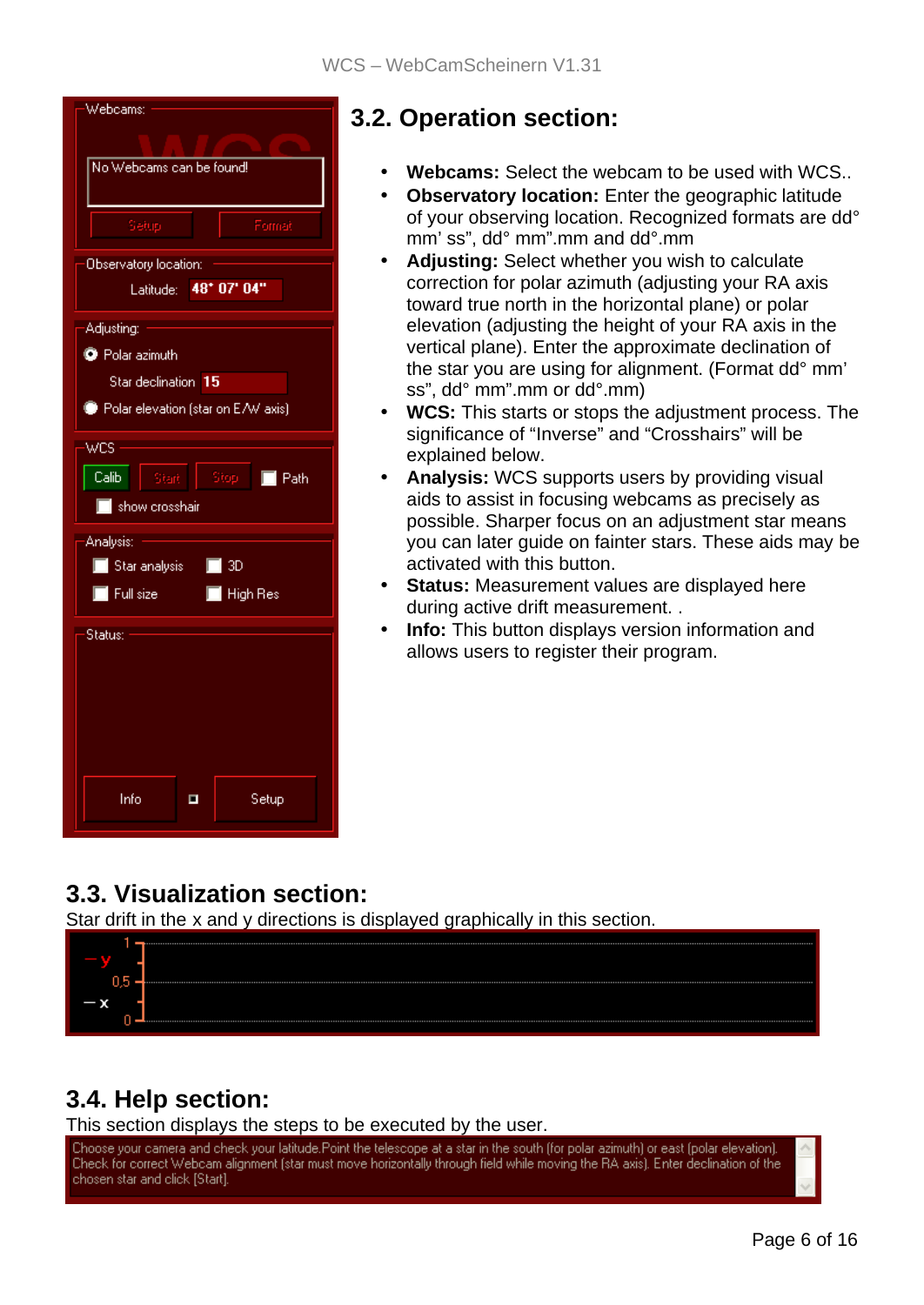# **4. Program operation 4.1. Setup:**

| <b>WCS-Setup</b>                                                                |                                |                          |  |
|---------------------------------------------------------------------------------|--------------------------------|--------------------------|--|
|                                                                                 |                                | <b>MICC</b>              |  |
| Generally:                                                                      |                                |                          |  |
| Timing behavior (left=fast PC, right=slow PC).                                  |                                |                          |  |
|                                                                                 | show Webcam image every 450ms. |                          |  |
|                                                                                 |                                |                          |  |
| Star for the RA axis                                                            | Star for the declaxis.         | Direction of correction: |  |
| <b>O</b> in the North                                                           | <b>O</b> in the East           | <b>O</b> do not invert   |  |
| in the South                                                                    | $\bullet$ in the West          | $\bullet$ invert         |  |
|                                                                                 |                                |                          |  |
| Calculate deviation in arcseconds instead of pixels<br>Calculate in arcseconds. |                                |                          |  |
| - Camera I                                                                      |                                |                          |  |
| <b>C</b> Toucam                                                                 | C EDS 300D/10D                 | C EOS 3500               |  |
| C EOS 20D                                                                       | tikon D70                      | tother                   |  |
|                                                                                 |                                |                          |  |
| Camera chip dimensions                                                          |                                |                          |  |
| Chip size<br>3,61                                                               | mm x Y:<br> 2.7 <br>mm         |                          |  |
| 640<br><b>Flecolution</b>                                                       | 480<br>palla Y:<br>DX.         |                          |  |
| Telescope:                                                                      |                                |                          |  |
| Focal length in mm:                                                             |                                |                          |  |
| Calculation fundamentals                                                        |                                |                          |  |
|                                                                                 |                                |                          |  |
| Pixelbize X x Y = 5,62pm x 5,63pm                                               |                                |                          |  |
|                                                                                 |                                |                          |  |
|                                                                                 |                                |                          |  |
| <b>OK</b>                                                                       |                                | Cancel                   |  |
|                                                                                 |                                |                          |  |

#### **General:**

In the Setup section, you can change the timing behavior of WCS in generating images. For slow PCs, image generation should be slowed down (move slider to right) to avoid problems.

#### **What stars are being used, are there diagonals in the optical path?**

Here you can select whether you are adjusting the polar axis azimuth using a star in the north or south, or the polar axis elevation using a star in the east or west. If there are prism(s) or star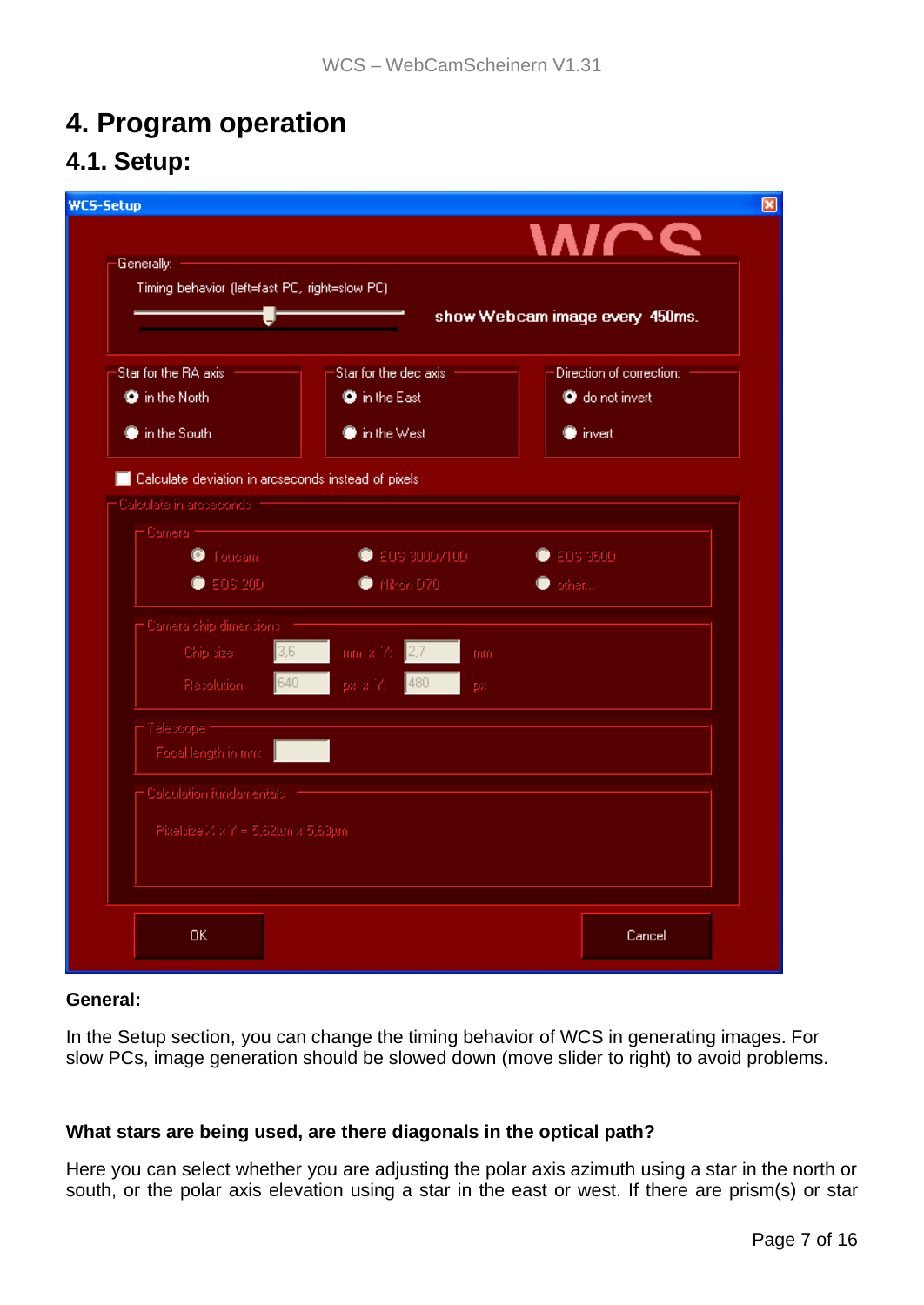diagonal(s) in the optical path, which would lead to erroneous corrections, this may be reversed by selecting "Invert."

#### **Deviation calculation, in arc seconds:**

If this mode is activated, deviation displayed in the status window is not expressed in pixels but rather in arc seconds. To do this, the program must know the system (effective) focal length as well as the imaging chip's pixel dimensions. Pixel size may be entered automatically by selecting a camera from the pre-defined list, or selecting "Other" and manually entering pixel dimensions.

### **4.2. Star selection and mounting the webcam:**

For alignment, begin by selecting a star in the south. Display the webcam image of the star on your monitor. In order to minimize the effects of atmospheric refraction, it makes sense to select a star relatively high above the horizon. With your webcam mounted on your main telescope's focuser, use the finder telescope to point at the star. Click on "Start" and move the telescope to place your selected star approximately in the center of your webcam display.

In order for drift calculation to be carried out correctly, it is important to align the webcam axes. The "Display adjustment crosshairs" function superimposes guide lines on the webcam image to help check and adjust orientation (rotation position) of your webcam. The camera should be mounted so that when moving in RA (for example, by using the guiding buttons on your telescope control), the star moves precisely horizontally, along the guide lines. Later, after you're finished with WCS, you can continue to use this camera alignment with the guiding program of your choice.

**4.3. Calibration of camera orientation** Alternatively, as of WCS Version 1.31, you can calibrate the orientation of your webcam. Click on the green "Calib" button, to the left of the "Start" button. Move a star into the left, green zone in your display (see illustration, below) and click on the star to set the first reference point. Next, the software will show a green calibration zone on the right side of the display. Using your telescope's RA slow motion controls, move the star into this green zone. Click on the star to set the second reference point. Orientation calibration is now complete; the software knows at what rotational angle the camera is mounted in your focuser, and takes this into account when carrying out subsequent calculations.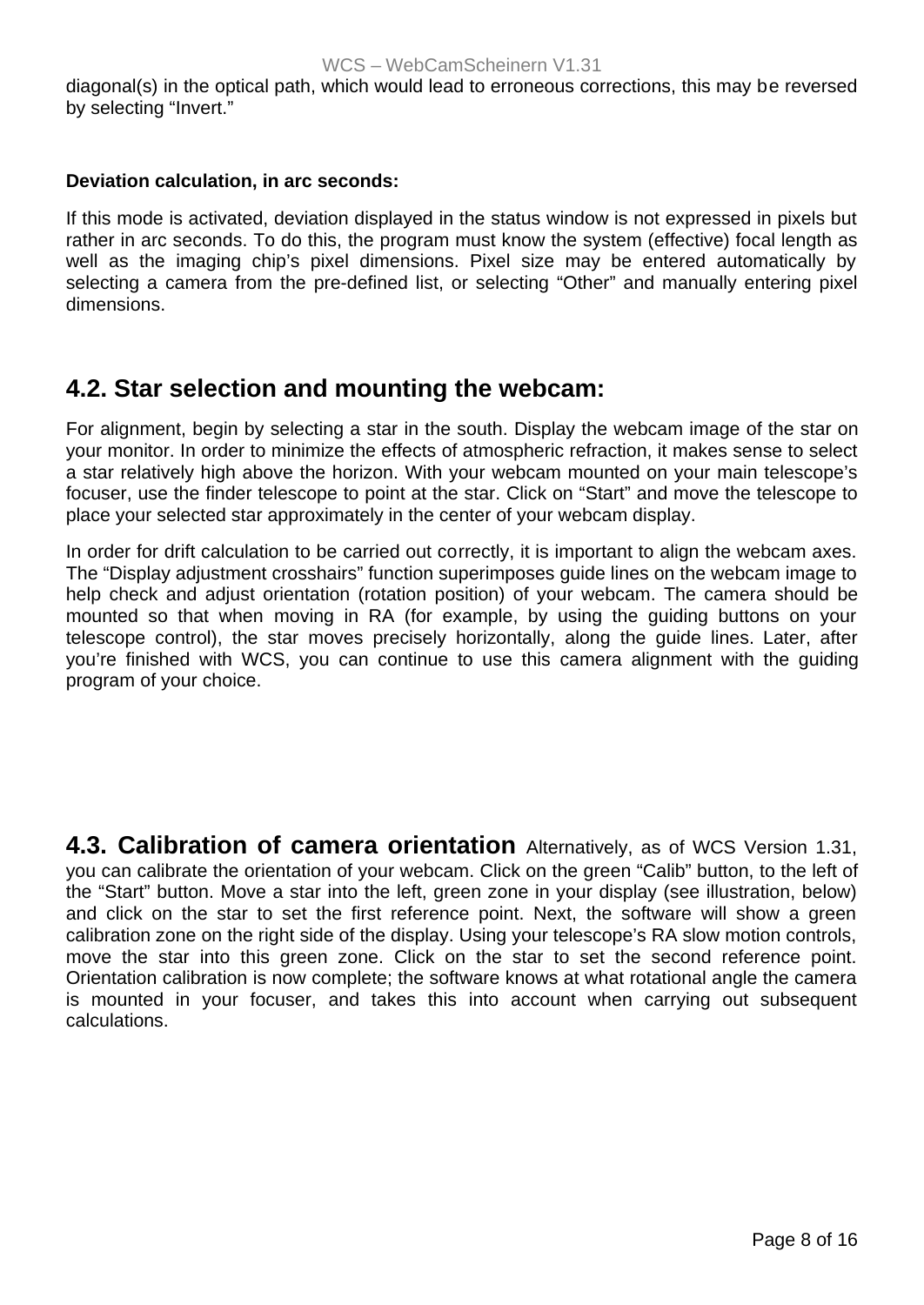#### WCS – WebCamScheinern V1.31





First reference point, star in left green zone Second reference point, star in right green zone

*Note: calibration is possible within a range of about 30° of camera rotation. If the star moves out of the display when moving in RA, move the first reference point up or down (click on "Stop" and start a fresh calibration) so that the star remains on screen for the second, right-side reference point. If the star still drifts out of the field, the camera is rotated too far and its orientation on the telescope must be corrected accordingly.* 

*If you plan to use a guiding program after performing WCS polar alignment, remember that you will still have to orient the camera if your guiding software doesn't support calibration.* 

### **4.4. Adjusting polar azimuth:**

In the box for "Star declination" enter the approximate declination of the star you have chosen to use for drift alignment. The more accurately you enter this value, the more accurately the program can calculate your mount's polar misalignment.

Next, click on the star to select it. A set of crosshairs will appear, showing the star coordinates in your display at the beginning of the measurement process. The program then continuously evaluates the image to determine how far the polar axis has to be shifted east- or westward in order to point precisely toward true (geographic) north.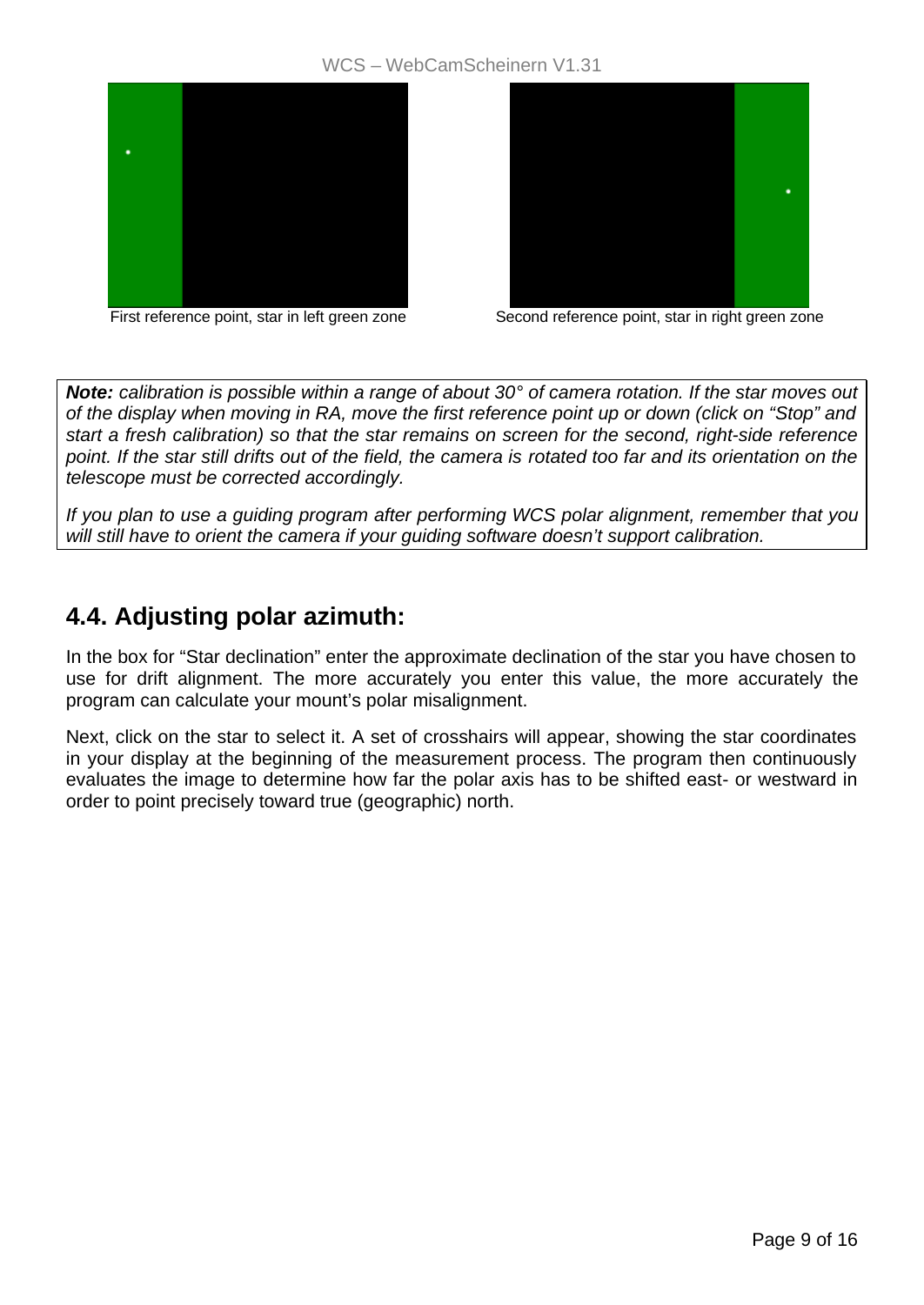

Wait a few minutes to allow the program to determine a trend in drift. For roughly aligned mounts, this may take as little as 60 seconds.

Next, click on the "Correction" button. Using the guide lines overlaid on your webcam image display, the mount may be adjusted in azimuth to move the star from the red "start line" to fall between the two green "target lines." To do this, use the mechanical adjusting screws on your mount.



Page 10 of 16 For major misalignment, this correction process may need to be carried out several times. The Help window will display how many times the star image needs to be moved from the red to the green lines. Always use your telescope slow motion controls to return the star to the red "starting lines," and then turn the mechanical adjustment screws to move the star to the green "target lines." Repeat by moving the telescope with your slow motion controls to bring the star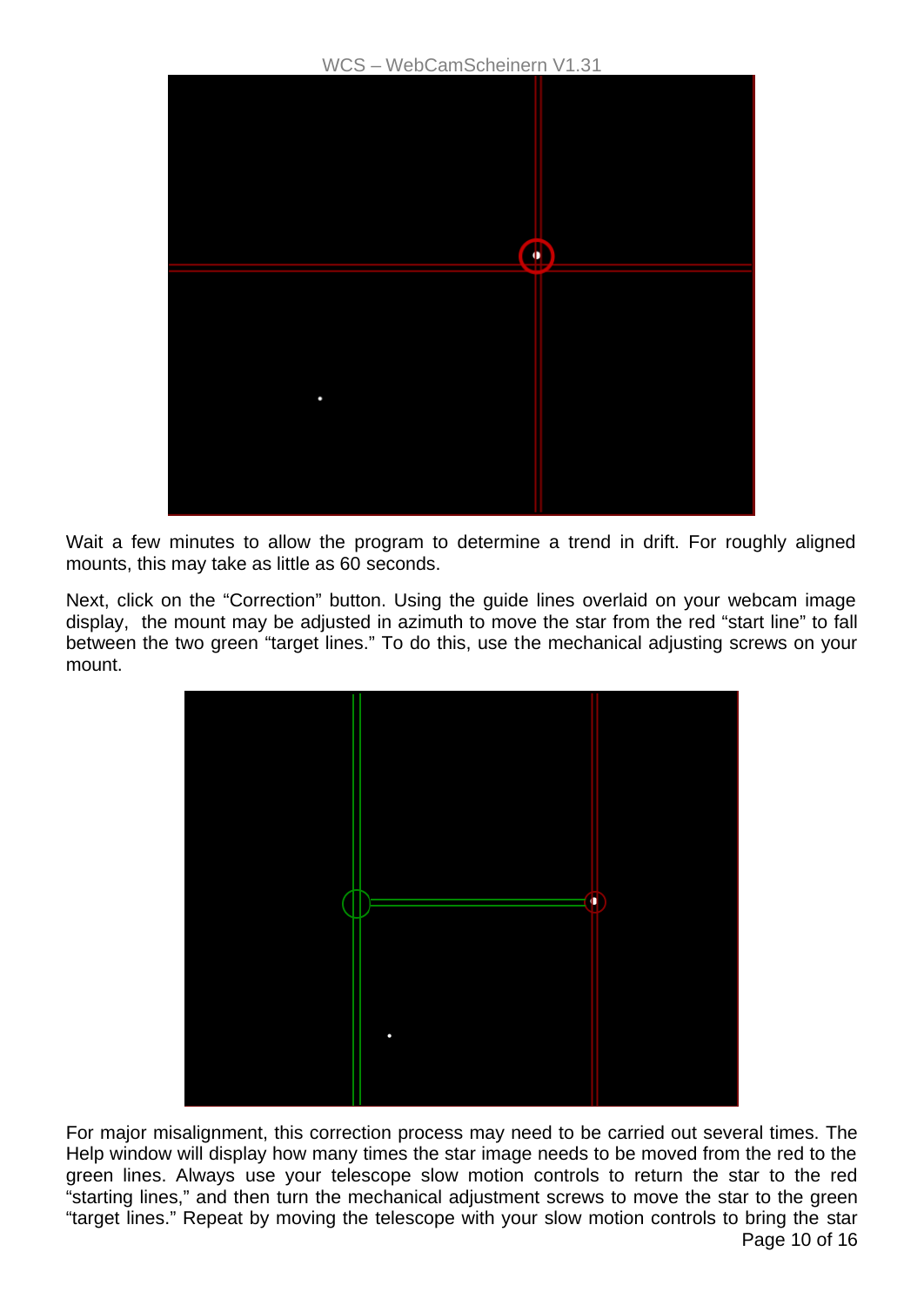back to the red lines, and repeat the process for the required number of iterations. (Turn azimuth adjustment screws to move the star to the target lines, etc).

Check your new azimuth configuration by clicking on "Stop" and then again clicking on "Start" to initiate a new drift measurement. If the calculated error is now greater than before, you probably corrected in the wrong direction. This may result from your telescope configuration. Check your setup or correct your selection of an alignment star.

*Hint: If you are using prisms or diagonals, or using a telescope configuration which reverses the correction, and you find that the error has doubled, go to the program Setup section and in the "Correction direction" set the option to "Invert."* 

Repeat the polar azimuth measurement and polar azimuth alignment process until you are satisfied with your alignment accuracy. In other words, the star should not drift out of the crosshairs in the vertical direction (Y axis). Movement along the horizontal direction (X axis) is mostly due to drive and worm/worm gear errors, and does not have any effect on polar alignment.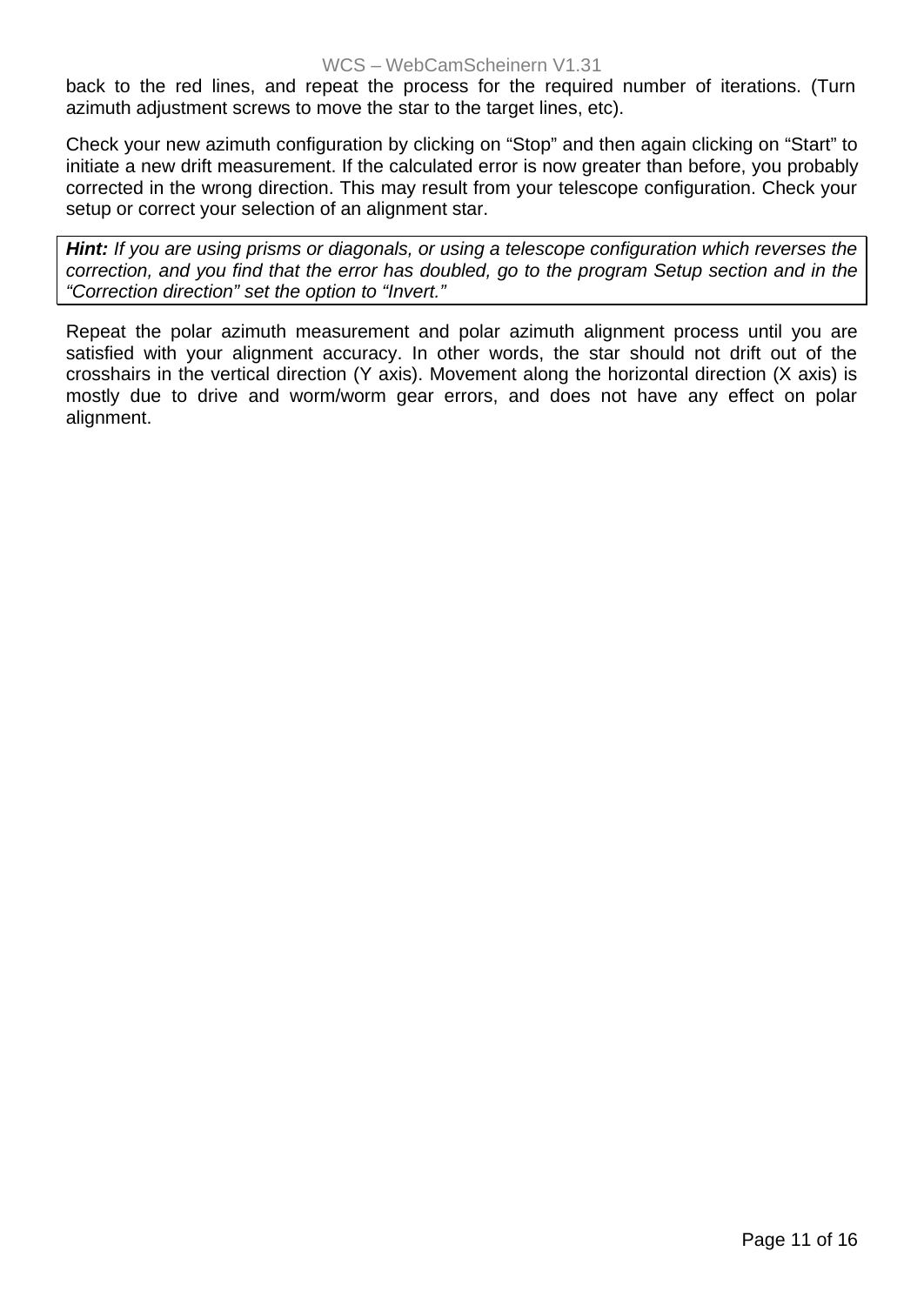### **4.5. Adjusting polar elevation:**

After completing polar azimuth alignment, select a star in the east. Activate the radio button "Polar elevation." The declination of the star is not relevant for this adjustment, and no value needs to be entered. After again measuring drift, the Correction button is pressed. The program now knows the misalignment of the polar axis. To correct this, again point at a star in the south with your finder telescope and center it in the webcam display. Use your telescope slow motion controls to place the star between the two red "starting lines." Next, turn the mount's polar elevation screw until the star is between the two "target lines." Your telescope should now have optimum polar alignment. To check, simply go through the entire process again.

For polar elevation alignment, again, if the misalignment is too great to display in the webcam image, the polar elevation must be adjusted several times.

*Hint: In the event of large polar axis misalignment, to avoid the need for repeated shifts between east/west and north/south alignment stars, you may try to get a rough polar elevation alignment using the east/west alignment star, and only then using a north/south star for final precise adjustment. For this purpose, a guide for the amount of change is the correction circle for polar elevation correction. As before, move the mount to shift the star from the small red circle to the large green circle.* 

*Again, if the error increases, go back to Setup and change the option under "Direction of correction" to "invert."*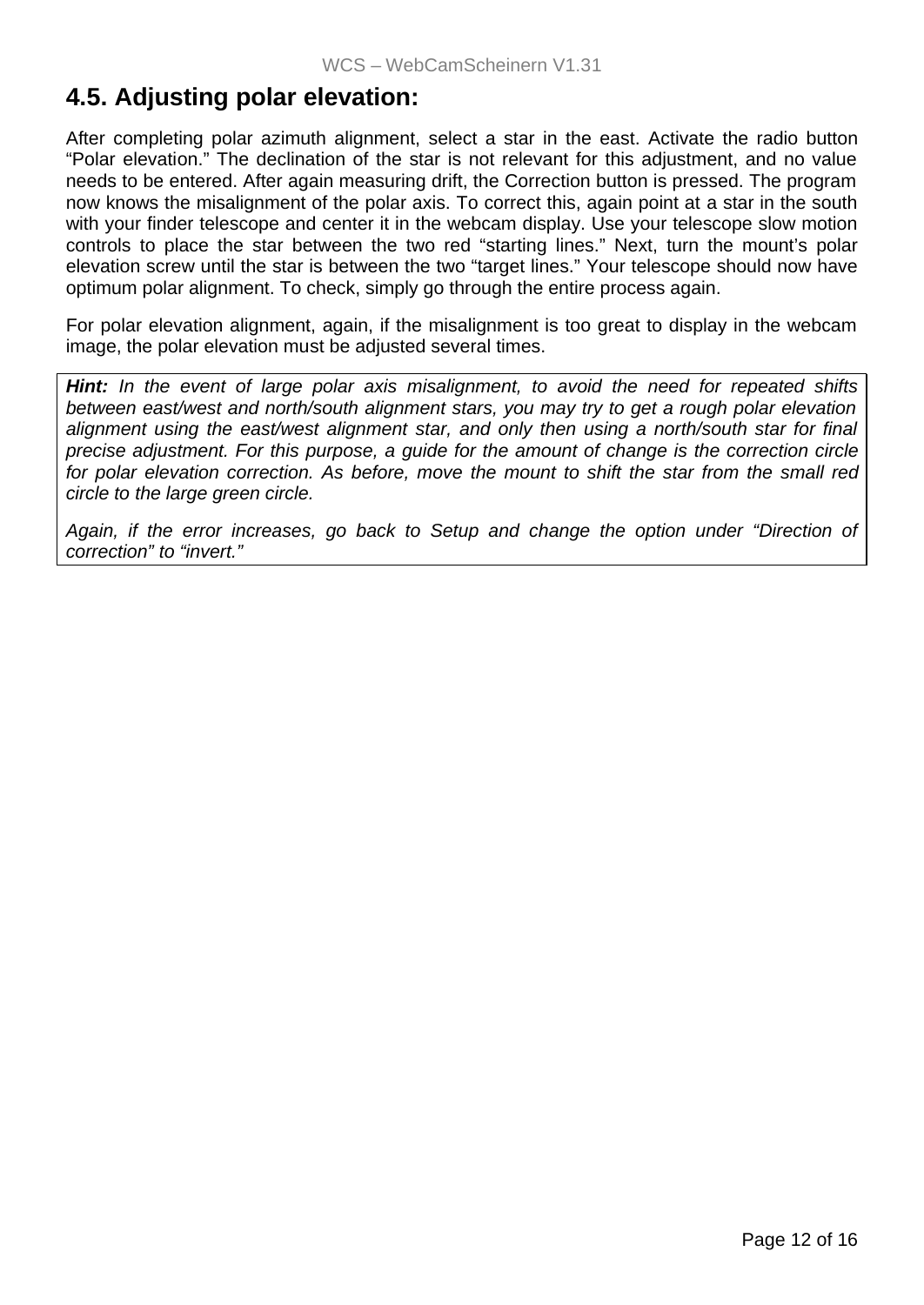### **4.6. Status information**

During drift measurement, calculated and observed values are displayed in the status window. These have the following significance:

| Origin [x/y]              | The star's on-screen coordinates at the beginning<br>of<br>measurement. This value does not change during the<br>measurement. |  |
|---------------------------|-------------------------------------------------------------------------------------------------------------------------------|--|
| Current [x/y]             | Current position of the star (coordinates of the center of the<br>red circle marking the star).                               |  |
| X px x Y px               | Star image dimensions in pixels. The smaller these values are,<br>the closer you are to best focus.                           |  |
| Difference [dx/dy]        | Deviation in pixels between current position and origin.                                                                      |  |
| B                         | Brightness of the brightest pixel in the star image. The higher<br>this value, the closer you are to best focus.              |  |
| Start time & current time | Time at the beginning of measurement, and current time.                                                                       |  |
| dt                        | Measuring time in seconds                                                                                                     |  |
| ddA                       | Actual calculated correction value for RA or DEC.                                                                             |  |
| MW <sub>5</sub>           | Average of the last five correction values (ddA).                                                                             |  |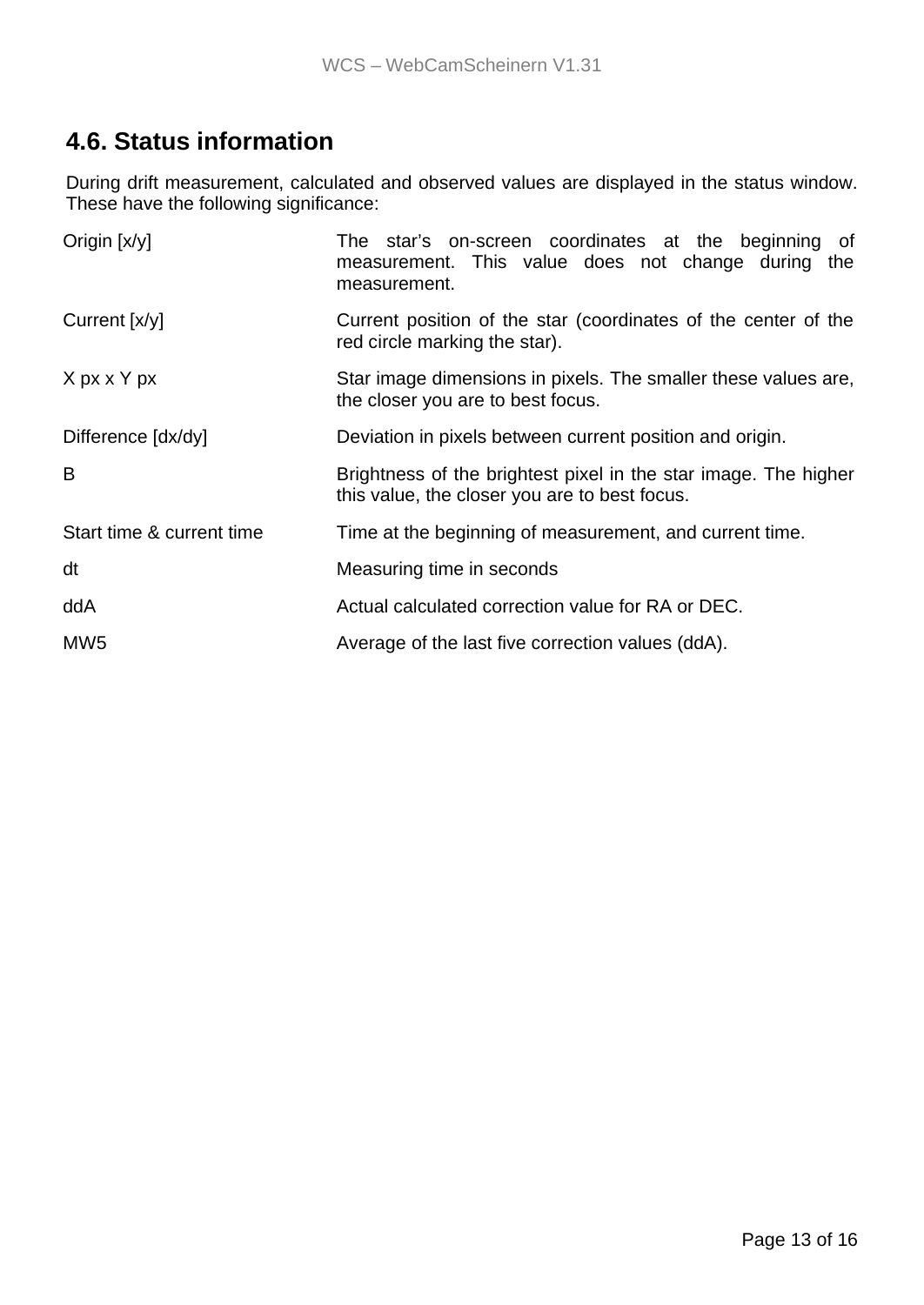### **5. Best focus:**

For later manual or autoguiding on faint stars, it is important to achieve the best possible focus. WCS offers focusing support by graphically displaying a magnified representation of a selected star's brightness distribution. This may be viewed two dimensionally or three dimensionally. The status window displays the maximum brightness of the brightest pixel, or the star image size in x and y coordinates. The greater the brightness and smaller the star image, the better the focus.







The 2D representation serves to visualize the brightness distribution. The more compact the yellow zone, the better the focus. For the 3D representation, the greater the brightness (the taller the "mountain"), the better the focus.

You can activate analysis of a star image by checking **"Star analysis"** in the Analysis window. The analysis display will appear at the lower right corner.

If the **"Full size"** option is selected, the window will be superimposed over the webcam image, with a resolution of 640x480.

The **"3D"** button permits switching between the 2D and 3D displays.

On very fast computers, the **"High Res"** option permits even more precise rendering of star brightness and size. Because it takes up significant processor resources, this option may not be suitable for older computers with slower processors.

**Note:** *When changing focus, the star may change position in the webcam display. Especially in the case of Schmidt-Cassegrain telescopes, mirror shift may result in significant image shift, which will affect drift results. After focusing, the measurement process should be restarted, and the focus not disturbed until the process has been completed (press Stop, and then Start).*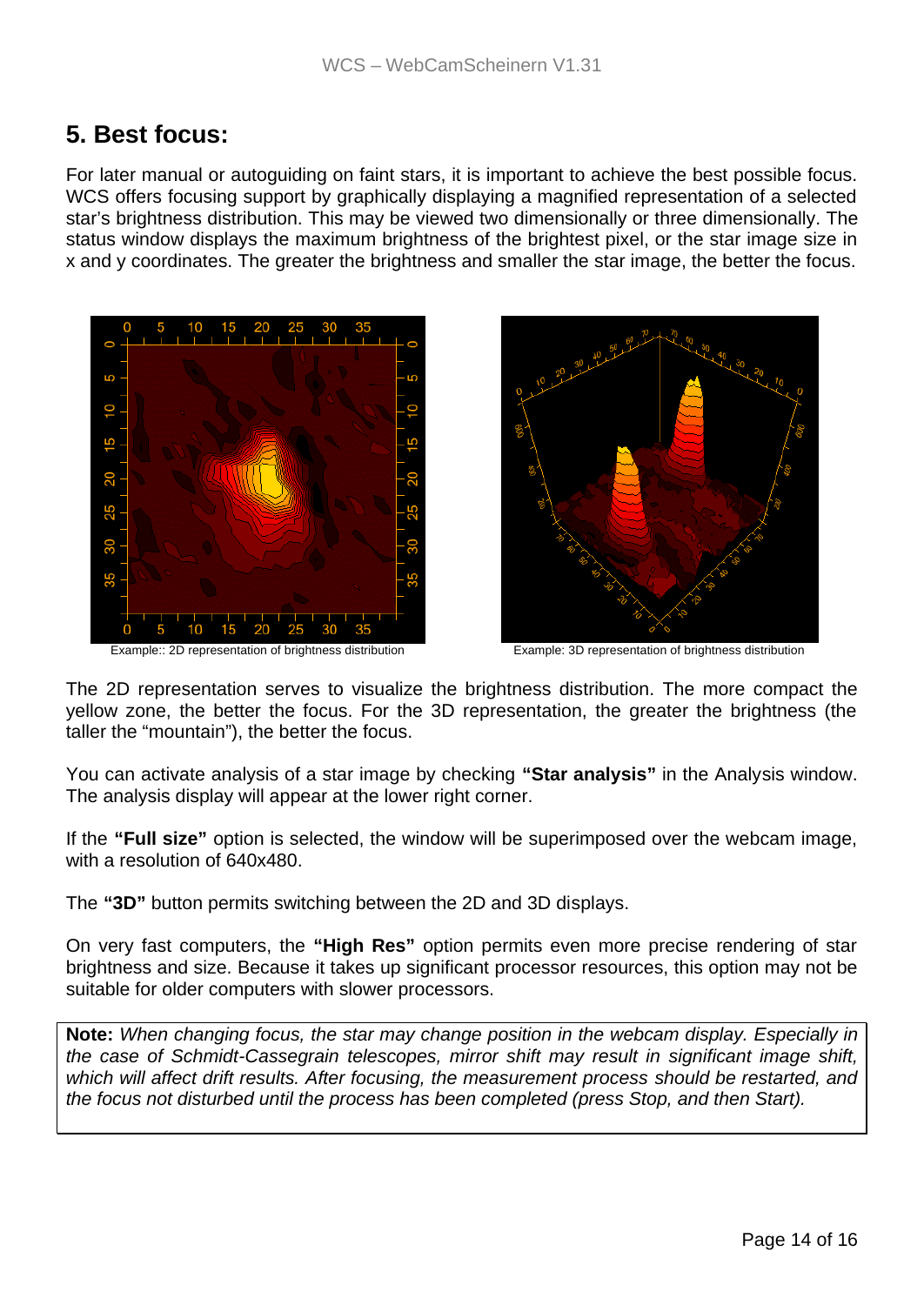If you activate the **"Drift"** option in the Analysis section, the display will show the drift path of the star since measurement was initiated.

# **6. Request registration key:**

The trial version is good for 30 days. For use after the trial period, the program must be purchased. A registration key is needed to activate the program. This may be purchased over the Internet for 21.00 Euros. To purchase the registration key, select the **"Info"** button at lower left of the WCS window:

| Analysis:<br>$\blacksquare$ Star analysis<br>$\blacksquare$ Full size | $\Box$ 3D<br>High Res<br>$\Box$ |  |  |  |
|-----------------------------------------------------------------------|---------------------------------|--|--|--|
| Status:                                                               |                                 |  |  |  |
| Info                                                                  | Setup                           |  |  |  |

In the resulting Info window, click on **"Register"**